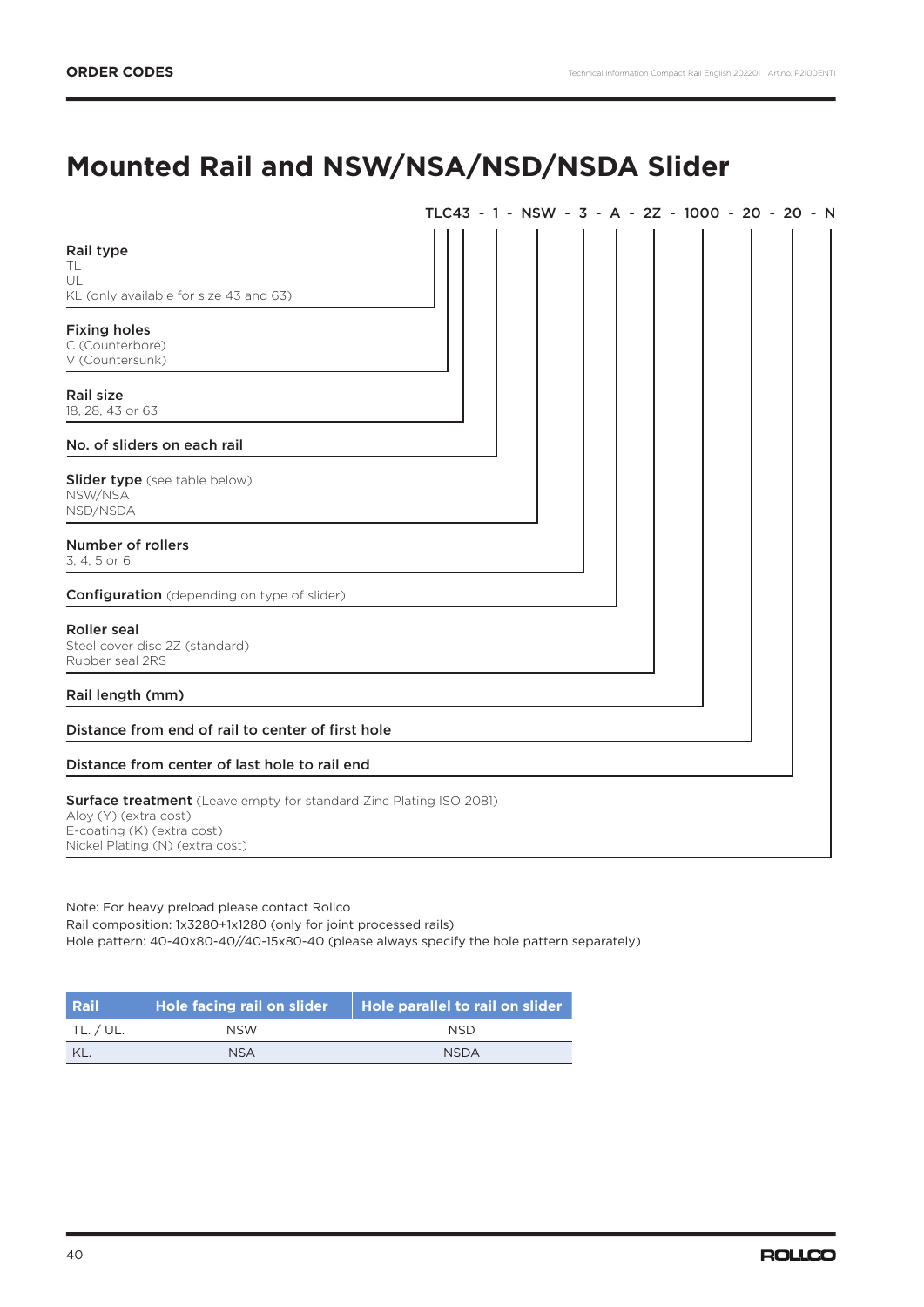# **NSW/NSA/NSD/NSDA Slider**

|                                                                                                                                                                     | NSW43 | $4 -$ |  | B - 2RS | $- N$ |  |
|---------------------------------------------------------------------------------------------------------------------------------------------------------------------|-------|-------|--|---------|-------|--|
| <b>Slider type</b> (see table below)<br>NSW/NSA<br>NSD/NSDA                                                                                                         |       |       |  |         |       |  |
| Slider size<br>18, 28, 43 or 63                                                                                                                                     |       |       |  |         |       |  |
| Number of rollers<br>3, 4, 5 or 6                                                                                                                                   |       |       |  |         |       |  |
| <b>Configuration</b> (depending on type of slider)                                                                                                                  |       |       |  |         |       |  |
| Roller seal<br>Steel cover disc 2Z (standard)<br>Rubber seal 2RS                                                                                                    |       |       |  |         |       |  |
| <b>Surface treatment</b> (Leave empty for standard Zinc Plating ISO 2081)<br>Aloy (Y) (extra cost)<br>E-coating (K) (extra cost)<br>Nickel Plating (N) (extra cost) |       |       |  |         |       |  |

| <b>Rail</b> | Hole facing rail on slider | Hole parallel to rail on slider |
|-------------|----------------------------|---------------------------------|
| TL. / UL.   | <b>NSW</b>                 | <b>NSD</b>                      |
| KL          | <b>NSA</b>                 | <b>NSDA</b>                     |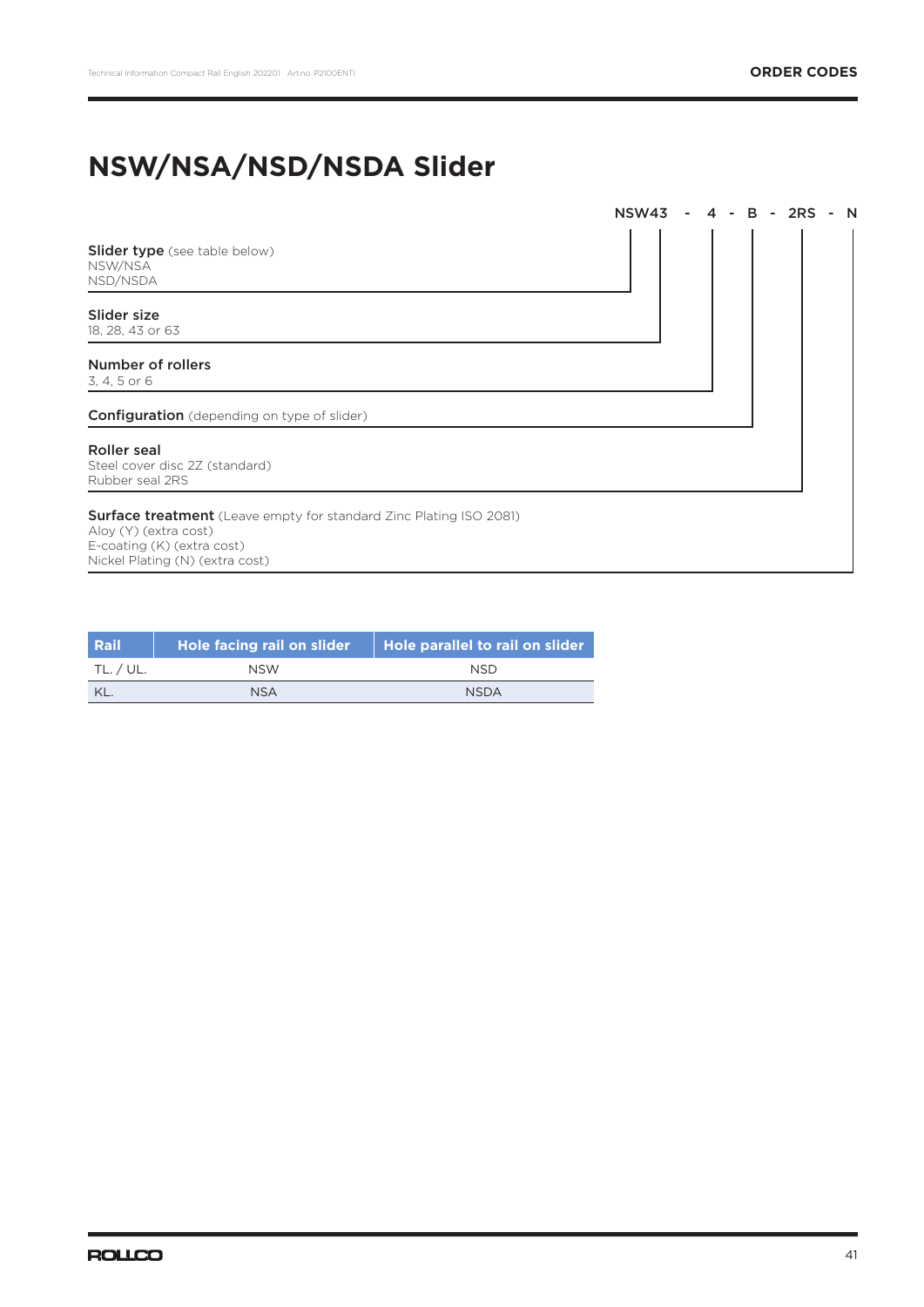## **Mounted Rail and CSW/CSWK Slider**

|                                                                                                                                                              | TLC43 - 2 - CSW43-150-2Z-A-T - 3000 - 20 - 20 - N |  |  |  |  |  |
|--------------------------------------------------------------------------------------------------------------------------------------------------------------|---------------------------------------------------|--|--|--|--|--|
| Rail type<br>TL<br>UL<br>KL (only available for size 43 and 63)                                                                                              |                                                   |  |  |  |  |  |
| <b>Fixing holes</b><br>C (Counterbore)<br>V (Countersunk)                                                                                                    |                                                   |  |  |  |  |  |
| Rail size<br>18, 28, 43 or 63                                                                                                                                |                                                   |  |  |  |  |  |
| No. of sliders on each rail                                                                                                                                  |                                                   |  |  |  |  |  |
| Slider type<br>CSW/CSWK                                                                                                                                      |                                                   |  |  |  |  |  |
| Slider size<br>18, 28, 43 or 63                                                                                                                              |                                                   |  |  |  |  |  |
| Slider body length                                                                                                                                           |                                                   |  |  |  |  |  |
| <b>Roller</b> seal<br>Steel cover disc 2Z (standard)<br>Rubber seal 2RS                                                                                      |                                                   |  |  |  |  |  |
| <b>Configuration</b> (depending on type of slider)                                                                                                           |                                                   |  |  |  |  |  |
| Type of wiper (T or U)                                                                                                                                       |                                                   |  |  |  |  |  |
| Rail length (mm)                                                                                                                                             |                                                   |  |  |  |  |  |
| Distance from end of rail to center of first hole                                                                                                            |                                                   |  |  |  |  |  |
| Distance from center of last hole to rail end                                                                                                                |                                                   |  |  |  |  |  |
| Surface treatment (Leave empty for standard Zinc Plating ISO 2081)<br>Aloy (Y) (extra cost)<br>E-coating (K) (extra cost)<br>Nickel Plating (N) (extra cost) |                                                   |  |  |  |  |  |

Note: For heavy preload please contact Rollco Rail composition: 1x3280+1x1280 (only for joint processed rails)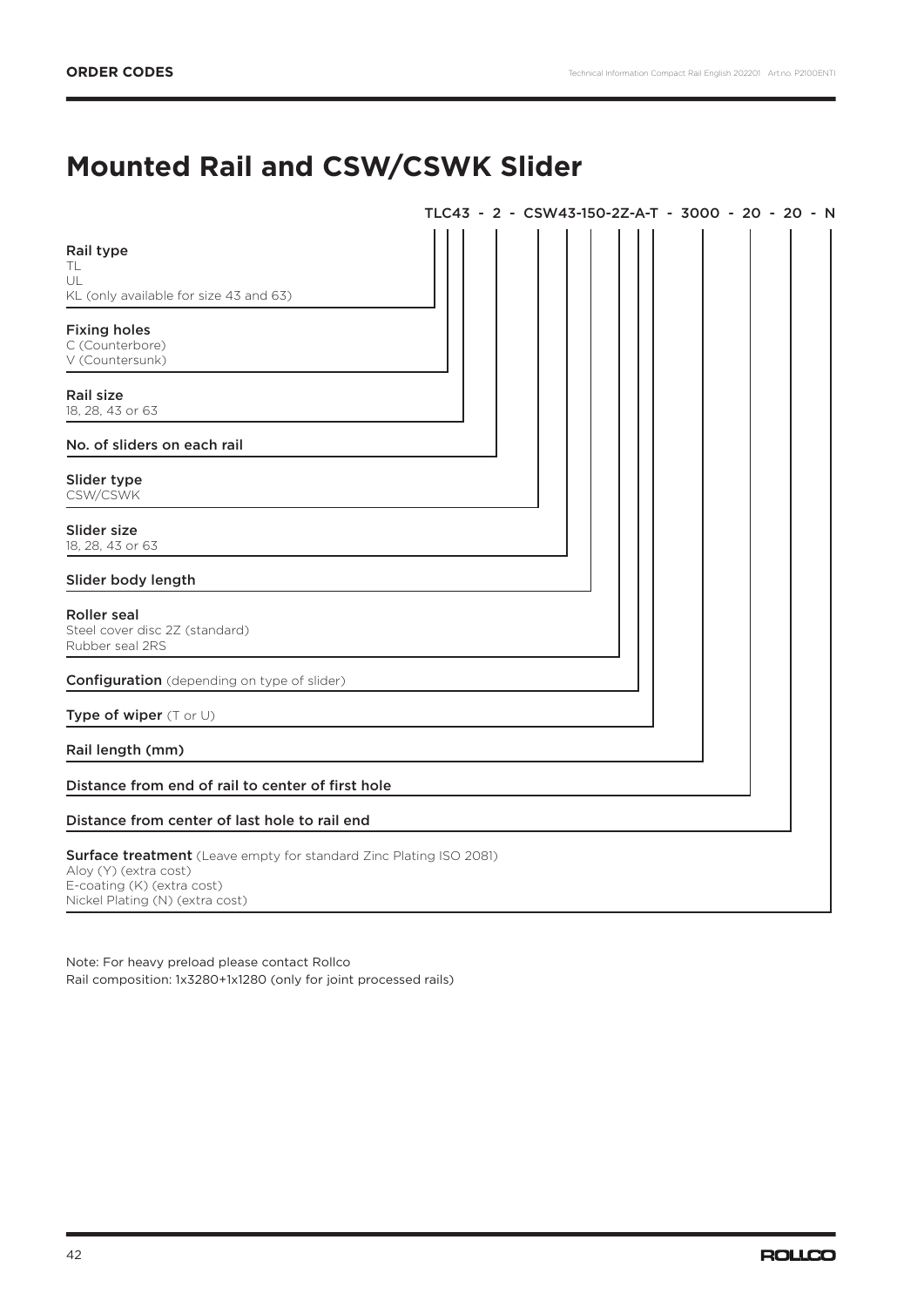## **CSW/CSWK Slider**

|                                                                                                                                                                     | CSW43 - 150 - 2Z - |  |  | A | - N |
|---------------------------------------------------------------------------------------------------------------------------------------------------------------------|--------------------|--|--|---|-----|
| Slider type<br>CSW/CSWK                                                                                                                                             |                    |  |  |   |     |
| Slider size<br>18, 28, 43 or 63                                                                                                                                     |                    |  |  |   |     |
| Slider body length                                                                                                                                                  |                    |  |  |   |     |
| Roller seal<br>Steel cover disc 2Z (standard)<br>Rubber seal 2RS                                                                                                    |                    |  |  |   |     |
| <b>Configuration</b> (depending on type of slider)                                                                                                                  |                    |  |  |   |     |
| Type of wiper (T or U)                                                                                                                                              |                    |  |  |   |     |
| <b>Surface treatment</b> (Leave empty for standard Zinc Plating ISO 2081)<br>Aloy (Y) (extra cost)<br>E-coating (K) (extra cost)<br>Nickel Plating (N) (extra cost) |                    |  |  |   |     |